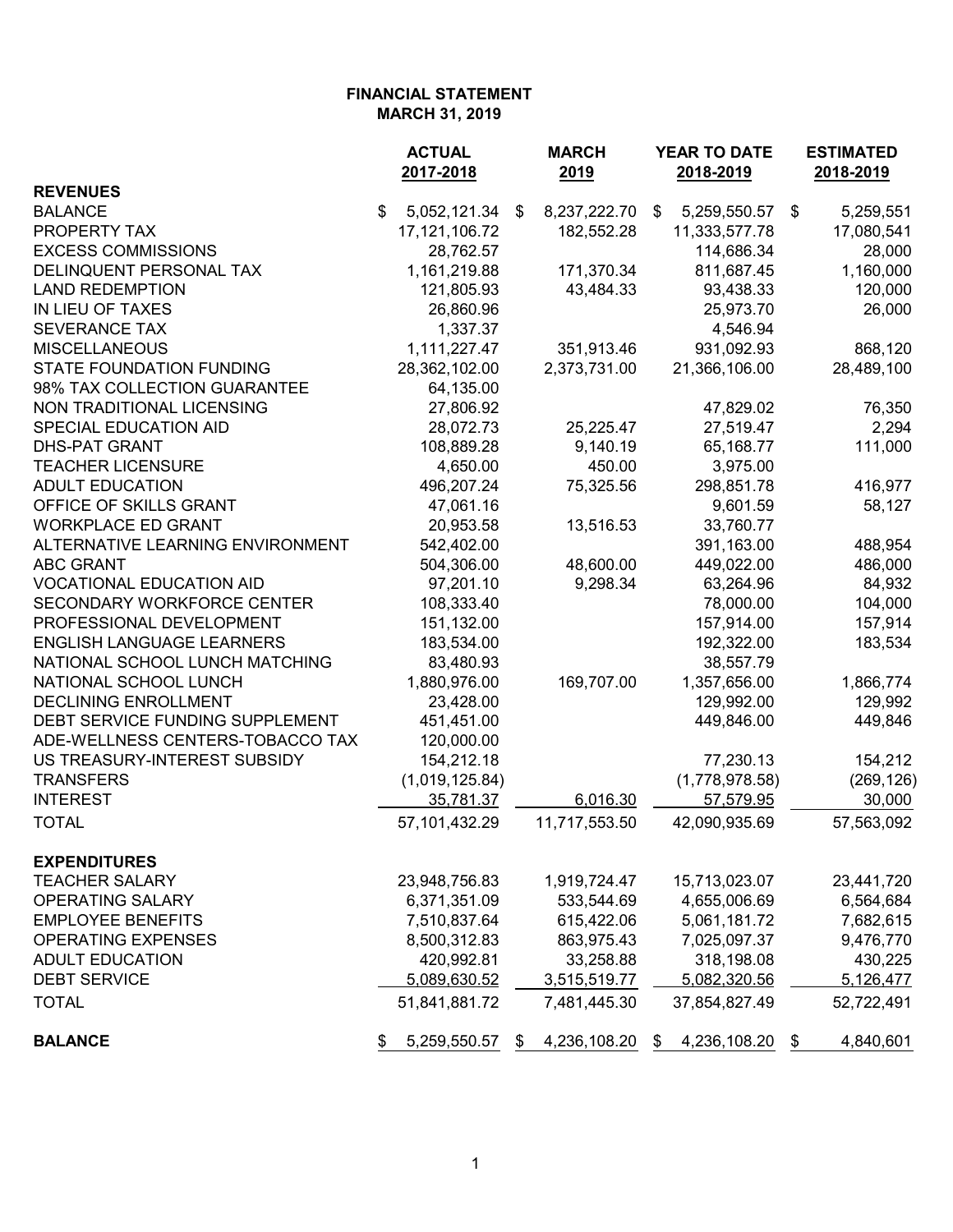|                                                                                                                                      | <b>ACTUAL</b><br>2017-2018<br><b>BUILDING FUND</b> | <b>MARCH</b><br>2019  | <b>YEAR TO DATE</b><br>2018-2019                         | <b>ESTIMATED</b><br>2018-2019 |
|--------------------------------------------------------------------------------------------------------------------------------------|----------------------------------------------------|-----------------------|----------------------------------------------------------|-------------------------------|
| <b>REVENUES</b>                                                                                                                      |                                                    |                       |                                                          |                               |
| <b>BALANCE</b>                                                                                                                       | 13,406,862.49<br>S.                                | -\$                   | 8,031,241.02 \$ 11,493,672.12 \$                         | 11,493,672                    |
| <b>GOOD FAITH DEPOSIT</b><br><b>ACADEMIC FACILITIES PARTNERSHIP</b><br><b>DEBT SAVINGS TRANSFER</b><br>NET REMAINING REFUNDING BONDS |                                                    | 790,237.15            | 1,623,351.17                                             | 3,000,000                     |
| <b>INTEREST</b><br>DONATIONS-TURF/SCOREBOARD                                                                                         | 34,840.44                                          | 8,081.75<br>25,000.00 | 66,665.98<br>25,000.00                                   | 25,000                        |
| REFUND PRIOR YEAR EXPENDITURES                                                                                                       | 300.83                                             |                       |                                                          |                               |
| <b>TRANSFER-OPERATING</b>                                                                                                            | 750,000.00                                         |                       | 1,500,000.00                                             |                               |
| <b>TRANSFERS-TURF</b>                                                                                                                | 27,250.00                                          |                       | 22,500.00                                                | 30,000                        |
| <b>TOTAL</b>                                                                                                                         | 14,219,253.76                                      | 8,854,559.92          | 14,731,189.27                                            | 14,548,672                    |
| <b>EXPENDITURES</b>                                                                                                                  |                                                    |                       |                                                          |                               |
| <b>LAND</b>                                                                                                                          | 617,723.11                                         |                       | 992,078.39                                               |                               |
| <b>PURCHASED SERVICES</b>                                                                                                            | 714,906.99                                         | 61,840.30             | 616,016.36                                               | 218,000                       |
| <b>EQUIPMENT &amp; FURNITURE</b><br><b>BUILDINGS-REMODELING</b>                                                                      | 53,470.06                                          | 11,821.89             | 74,648.45                                                | 192,800                       |
| <b>BUILDINGS-NEW &amp; ADDITIONS</b>                                                                                                 |                                                    | 730,898.65            | 4, 183, 198.60                                           | 6,950,000                     |
| <b>RENTAL-EQUIPMENT &amp; VEHICLES</b>                                                                                               | 17,342.96                                          |                       |                                                          |                               |
| <b>FEES</b>                                                                                                                          | 390.00                                             |                       |                                                          |                               |
| <b>SUPPLIES</b><br><b>IMPROVEMENTS</b>                                                                                               | 14,884.99                                          | 16,106.24             | 47,874.29<br>783,480.34                                  | 150,000<br>445,000            |
| <b>TOTAL</b>                                                                                                                         | 1,306,863.53<br>2,725,581.64                       | 820,667.08            | 6,697,296.43                                             | 7,955,800                     |
|                                                                                                                                      |                                                    |                       |                                                          |                               |
| <b>BALANCE</b>                                                                                                                       | 11,493,672.12                                      | 8,033,892.84          | 8,033,892.84                                             | 6,592,872.00                  |
| <b>BALANCE</b>                                                                                                                       | 2,307,240.00                                       | 3,023,774.46          | 2,660,530.00                                             | 2,660,530.00                  |
| <b>INTEREST</b>                                                                                                                      | 44,164.16                                          |                       | 84,265.88                                                | 44,164.00                     |
| <b>TRANSFERS</b><br>SINKING FUND PAYMENTS                                                                                            | 309,125.84                                         |                       | 278,978.58                                               | 309,126                       |
| <b>BALANCE</b>                                                                                                                       | 2,660,530.00                                       | 3,023,774.46          | 3,023,774.46                                             | 3,013,820                     |
| <b>TOTAL BUILDING FUND</b>                                                                                                           |                                                    |                       | 14, 154, 202. 12 \$ 11, 057, 667. 30 \$ 11, 057, 667. 30 | 9,606,692<br>\$               |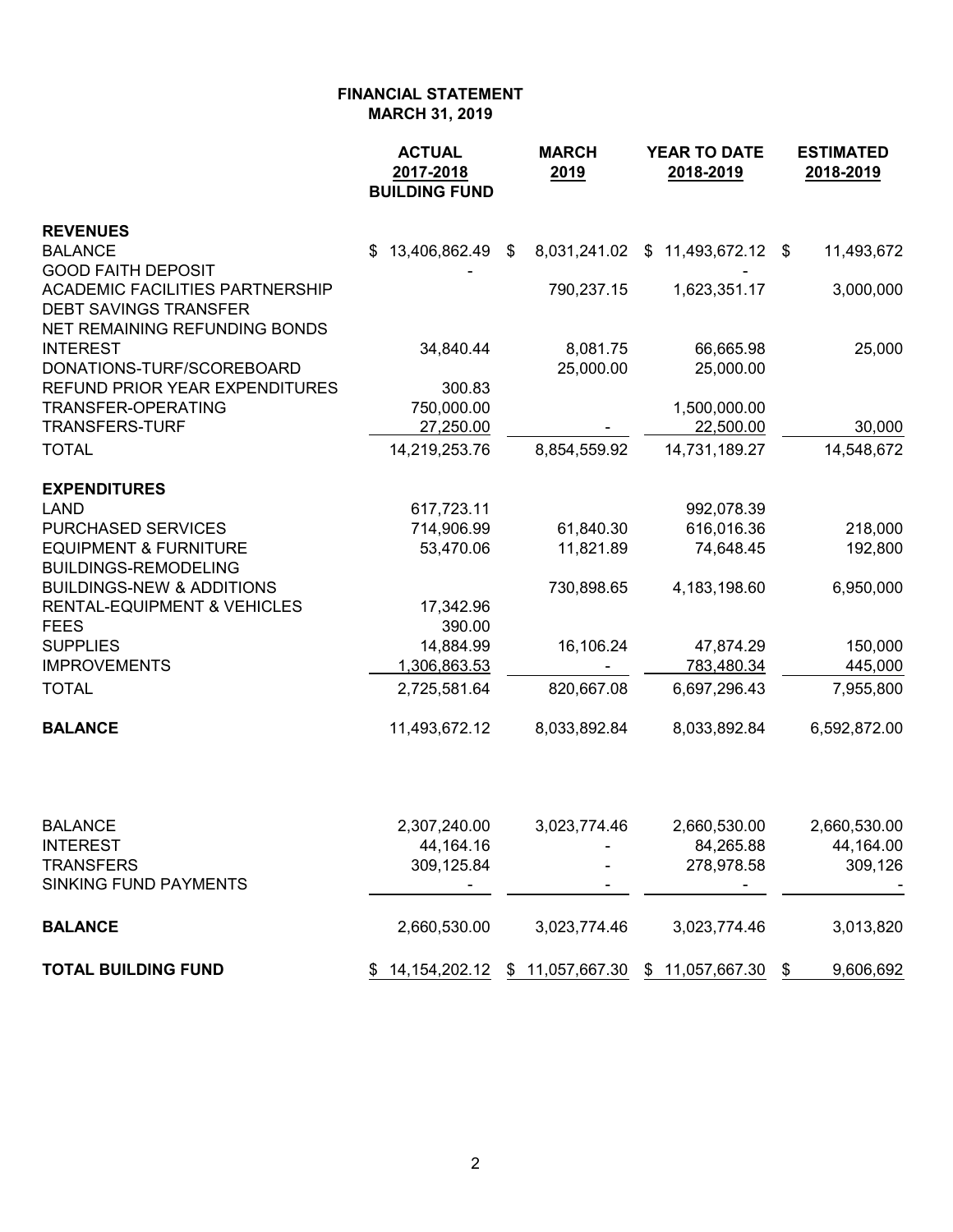## **ACTUAL MARCH YEAR TO DATE 2017-2018 2019 2018-2019**

#### **BUILDING FUND-ADULT EDUCATION**

| <b>TOTAL</b>                                                               | 4,659.41           |          |      | 2,171.90 |
|----------------------------------------------------------------------------|--------------------|----------|------|----------|
| <b>EQUIPMENT</b>                                                           |                    |          |      | 1,682.36 |
| <b>SUPPLIES</b>                                                            | 4,509.41           |          |      | 489.54   |
| <b>LAND &amp; IMPROVEMENTS</b><br><b>BUILDINGS-NEW &amp; ADDITIONS</b>     |                    |          |      |          |
| <b>PURCHASED SERVICES</b>                                                  | 150.00             |          |      |          |
| ARCHITECT & ENGINEERS                                                      |                    |          |      |          |
| <b>EXPENDITURES</b>                                                        |                    |          |      |          |
| <b>TOTAL</b>                                                               | 11,820.41          | 4,989.10 |      | 7,161.00 |
| <b>GENERAL IMPROVEMENT PAYMENT</b><br><b>REFUND PRIOR YEAR EXPENDITURE</b> |                    |          |      |          |
| <b>REVENUES</b><br><b>BALANCE</b>                                          | \$<br>11,820.41 \$ | 4,989.10 | - \$ | 7,161.00 |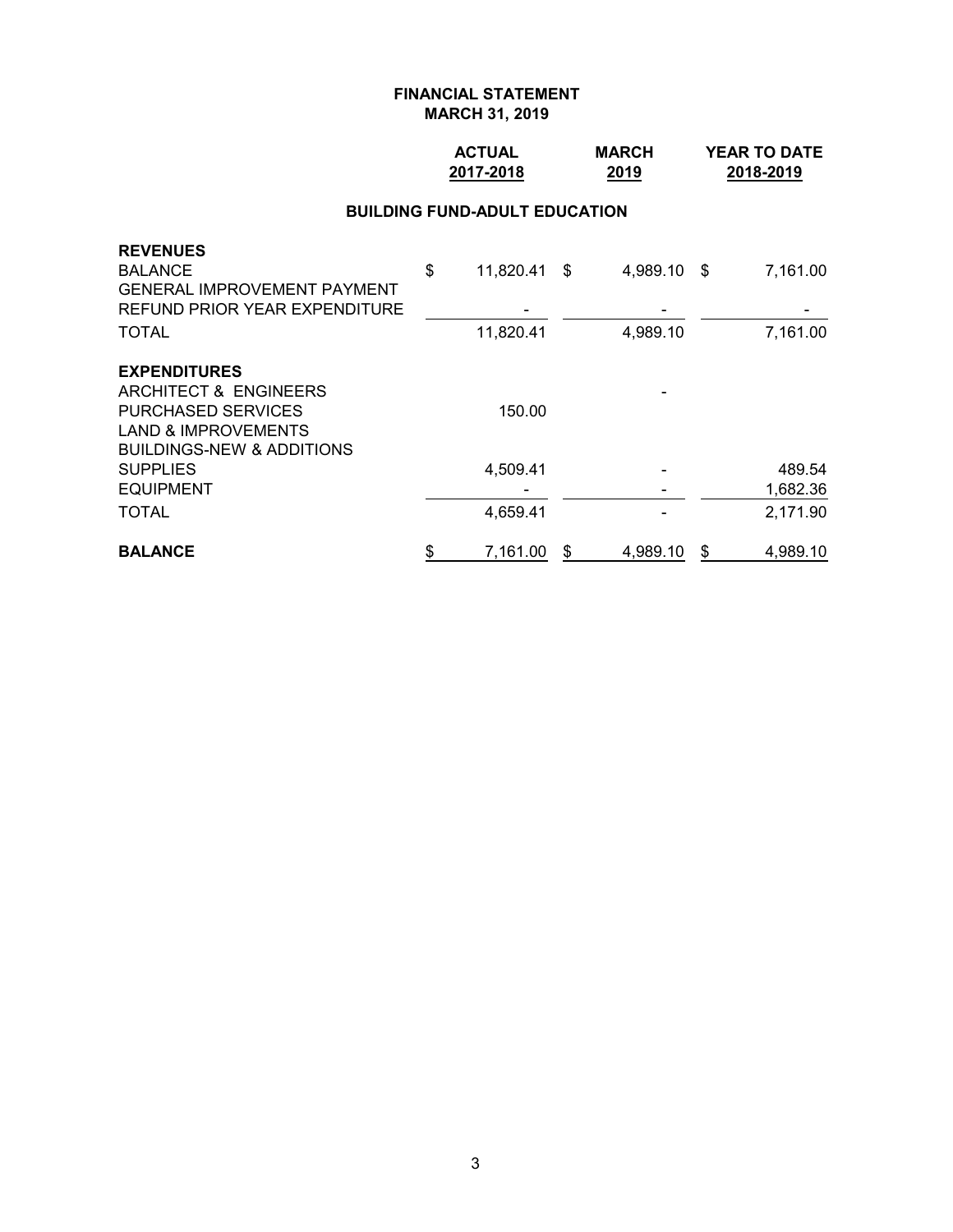|                                               | <b>ACTUAL</b><br>2017-2018 |                         | <b>MARCH</b><br>2019   |    | YEAR TO DATE<br>2018-2019 |    | <b>ESTIMATED</b><br>2018-2019 |
|-----------------------------------------------|----------------------------|-------------------------|------------------------|----|---------------------------|----|-------------------------------|
|                                               |                            | <b>FEDERAL PROGRAMS</b> |                        |    |                           |    |                               |
| <b>REVENUES</b>                               |                            |                         |                        |    |                           |    |                               |
| <b>BALANCE</b>                                | \$                         | 78,420.01               | \$<br>$(2, 126.98)$ \$ |    | 212,872.68                | \$ | 212,873                       |
| TITLE I, ESEA                                 |                            | 1,593,416.19            |                        |    | 1,046,401.55              |    | 1,569,142                     |
| ARKANSAS MEDICAID PROGRAM                     |                            | 86,363.76               | 16,791.24              |    | 53,117.86                 |    | 11,842                        |
| TITLE VI-B, ESEA                              |                            | 1,233,105.04            | 101,518.65             |    | 775,029.91                |    | 1,293,164                     |
| EARLY CHILDHOOD HANDICAPPED                   |                            | 8,435.82                |                        |    |                           |    |                               |
| <b>ARMAC</b>                                  |                            | 142,662.81              |                        |    | 124,471.47                |    | 57,657                        |
| <b>CHAPTER 1, MIGRANT</b>                     |                            | 155,623.77              | 11,638.76              |    | 81,455.77                 |    | 167,410                       |
| <b>TITLE IIA</b>                              |                            | 201,915.27              | 219,852.00             |    | 219,852.00                |    | 212,694                       |
| <b>TITLE III</b>                              |                            | 42,881.94               | 5,841.91               |    | 48,458.74                 |    | 86,192                        |
| <b>TITLE IV</b>                               |                            | 34,648.17               |                        |    | 56,921.11                 |    | 105,288                       |
| <b>ROTC REIMBURSEMENT</b>                     |                            | 52,150.86               | 1,967.02               |    | 6,873.69                  |    | 41,948                        |
| DHS-CHILD CARE & DEVELOPMENT                  |                            |                         |                        |    |                           |    |                               |
| <b>ADULT ED</b>                               |                            | 106,193.63              | 1,861.95               |    | 49,928.74                 |    | 106,194                       |
| <b>TOTAL</b>                                  |                            | 3,735,817.27            | 357,344.55             |    | 2,675,383.52              |    | 3,864,403                     |
| <b>EXPENDITURES</b>                           |                            |                         |                        |    |                           |    |                               |
| <b>TITLE I</b>                                |                            | 1,717,276.52            | 166,766.66             |    | 1,388,746.15              |    | 1,894,539                     |
| ARKANSAS MEDICAID PROGRAM                     |                            | 56,530.25               | 21,265.25              |    | 63,662.64                 |    | 80,000                        |
| <b>ARMAC</b>                                  |                            | 151,106.72              | 7,222.54               |    | 49,994.89                 |    | 89,000                        |
| TITLE VI-B PASSTHRU                           |                            | 1,233,105.04            | 86,611.40              |    | 861,210.63                |    | 1,293,164                     |
| EARLY CHILDHOOD HANDICAPPD                    |                            | 8,435.82                |                        |    |                           |    |                               |
| <b>CHAPTER 1, MIGRANT</b><br><b>TITLE IIA</b> |                            | 155,623.77              | 11,677.61              |    | 93,133.38                 |    | 167,410                       |
| <b>ROTC</b>                                   |                            | 52,150.86               | 2,263.34               |    | 18,138.61                 |    | 41,948                        |
| <b>ADULT EDUCATION</b>                        |                            | 95,796.73               | 5,102.32               |    | 58,642.83                 |    | 106,194                       |
| <b>TITLE III</b>                              |                            | 42,214.12               | 841.61                 |    | 49,638.40                 |    | 86,859                        |
| TITLE IV                                      |                            |                         | 4,580.16               |    | 41,202.33                 |    | 105,288                       |
| DHS-CHILD CARE & DEVELOPMENT                  |                            | 307.86                  |                        |    |                           |    |                               |
| <b>VOCATIONAL EDUCATION</b>                   |                            | 10,396.90               |                        |    |                           |    |                               |
| <b>TOTAL</b>                                  |                            | 3,522,944.59            | 306,330.89             |    | 2,624,369.86              |    | 3,864,403                     |
| <b>BALANCE</b>                                | \$                         | 212,872.68              | \$<br>51,013.66        | \$ | 51,013.66                 | \$ |                               |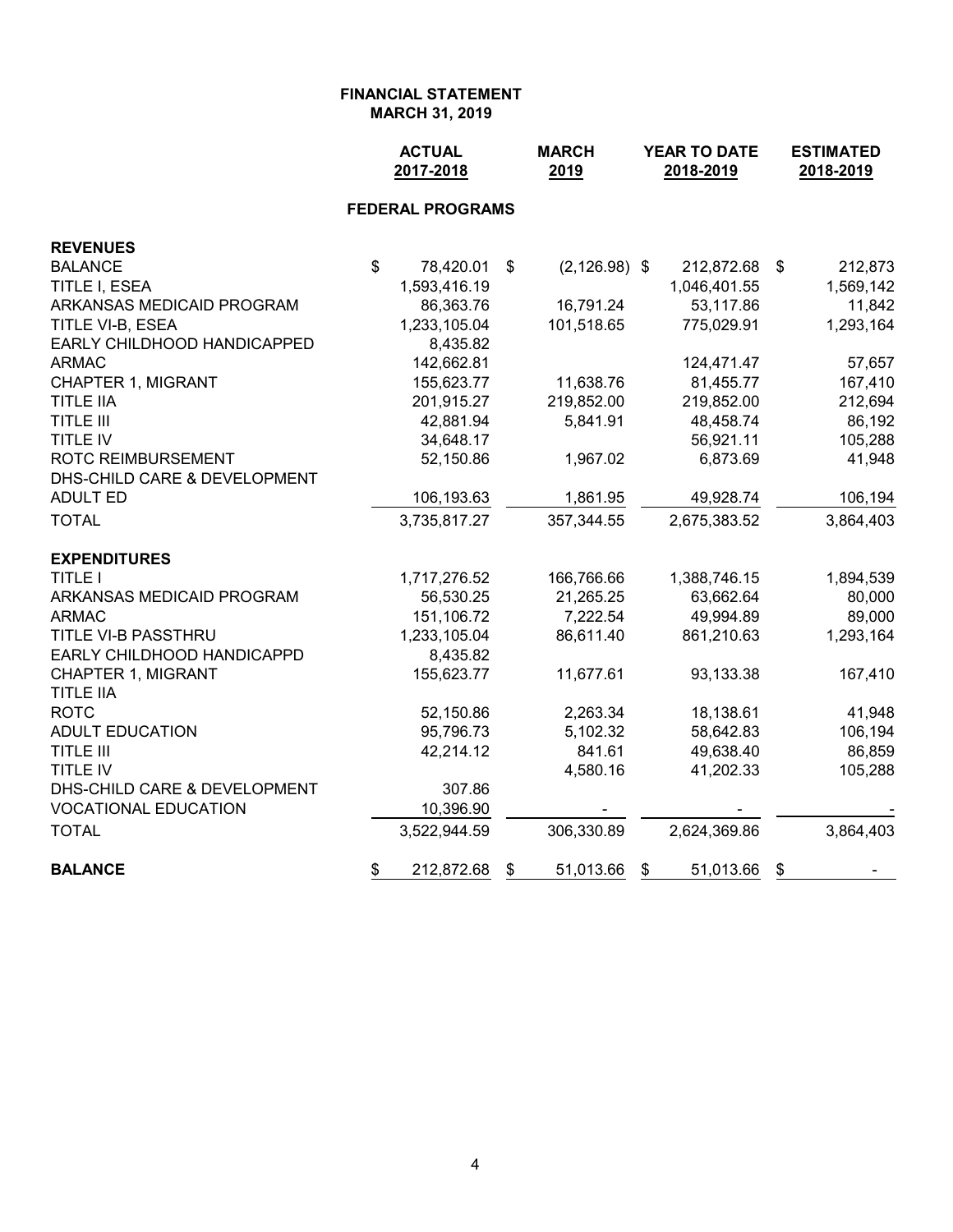|                                    | <b>ACTUAL</b><br>2017-2018  |      | <b>MARCH</b><br>2019 |      | YEAR TO DATE<br>2018-2019 | <b>ESTIMATED</b><br>2018-2019 |                 |  |
|------------------------------------|-----------------------------|------|----------------------|------|---------------------------|-------------------------------|-----------------|--|
|                                    | <b>SCHOOL LUNCH PROGRAM</b> |      |                      |      |                           |                               |                 |  |
| <b>REVENUES</b>                    |                             |      |                      |      |                           |                               |                 |  |
| <b>BALANCE</b>                     | \$<br>777,249.11            | - \$ | 876,261.09           | - \$ | 840,932.29 \$             |                               | 840,932         |  |
| <b>LUNCH &amp; BREAKFAST SALES</b> | 375,828.57                  |      | 29,361.30            |      | 249,987.89                |                               | 277,000         |  |
| REIMBURSEMENT                      | 2,260,981.21                |      |                      |      | 1,159,399.20              |                               | 2,279,713       |  |
| LOANS RECEIVED (REPAID)            |                             |      |                      |      |                           |                               |                 |  |
| OTHER INCOME                       | 130,474.46                  |      | 4,977.05             |      | 61,070.33                 |                               | <u>156,185</u>  |  |
| TOTAL                              | 3,544,533.35                |      | 910,599.44           |      | 2,311,389.71              |                               | 3,553,830       |  |
| <b>EXPENDITURES</b>                |                             |      |                      |      |                           |                               |                 |  |
| SALARIES                           | 1,171,102.87                |      | 97,466.61            |      | 810,580.97                |                               | 1,247,712       |  |
| <b>BENEFITS</b>                    | 327,082.83                  |      | 28,739.62            |      | 232,291.75                |                               | 352,685         |  |
| <b>FOOD PURCHASES</b>              | 905,841.49                  |      | 72,060.74            |      | 491,271.63                |                               | 775,563         |  |
| <b>OTHER EXPENSES</b>              | 299,573.87                  |      | 4,756.96             |      | 69,669.85                 |                               | 261,918         |  |
| TOTAL                              | 2,703,601.06                |      | 203,023.93           |      | 1,603,814.20              |                               | 2,637,878       |  |
| <b>BALANCE</b>                     | \$<br>840,932.29            | \$   | 707,575.51           | \$   | 707,575.51                |                               | 915,952         |  |
| <b>TOTAL BALANCES</b>              | \$20,474,718.66             | S.   | 16,057,353.77        |      | \$16,057,353.77           |                               | \$12,356,586.00 |  |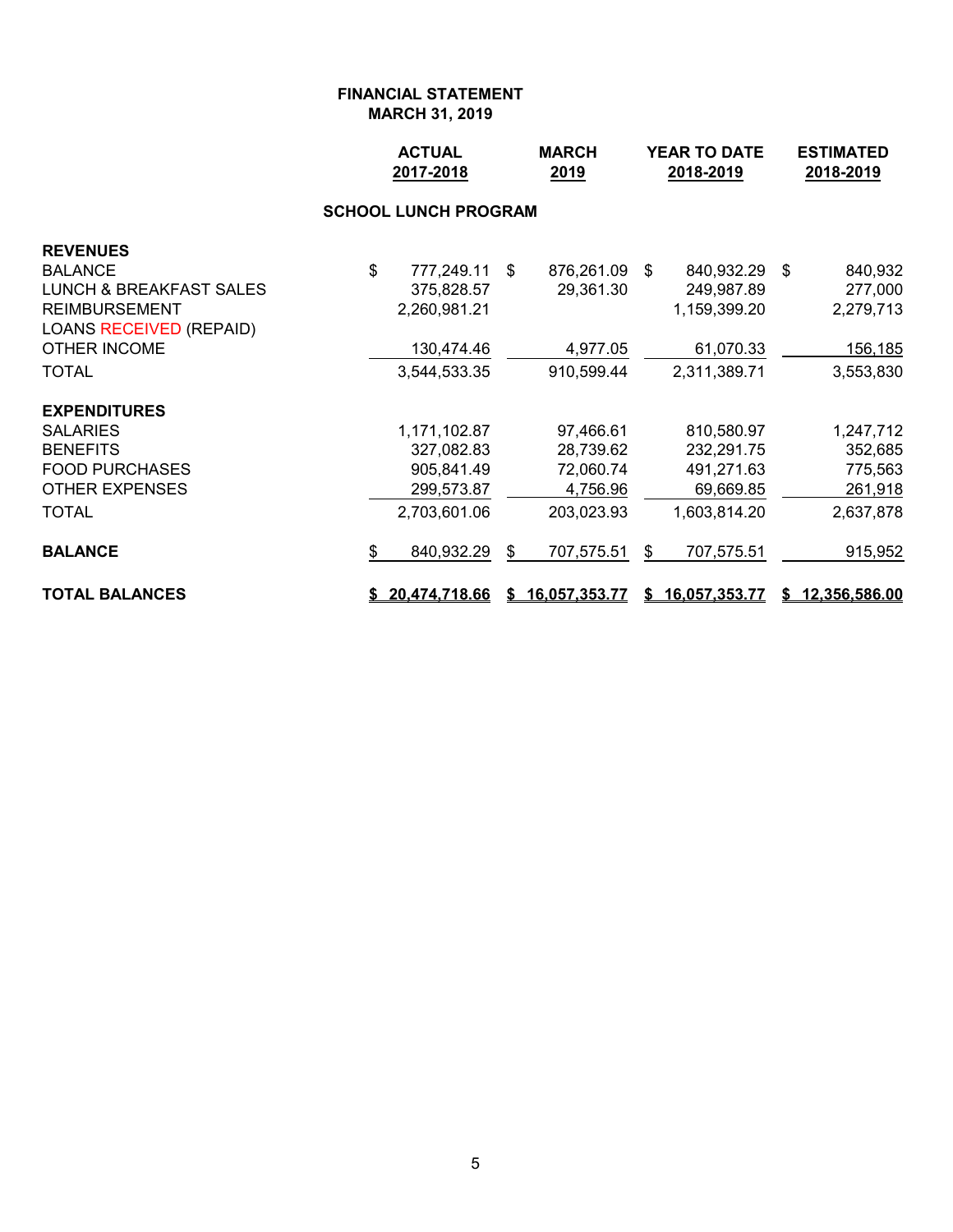| <b>ACTUAL</b> | <b>MARCH</b> | <b>YEAR TO DATE</b> |
|---------------|--------------|---------------------|
| 2017-2018     | 2019         | 2018-2019           |

# **SCHOOL ACTIVITY ACCOUNTS**

| <b>REVENUES</b>                 |                  |                  |    |              |
|---------------------------------|------------------|------------------|----|--------------|
| <b>BALANCE</b>                  | \$<br>590,225.22 | \$<br>646,410.38 | -S | 624,151.40   |
| <b>ADMISSIONS</b>               | 187,561.96       | 13,021.52        |    | 157,012.50   |
| SCHOOL SPONSORED SALES          | 143,488.87       | 29,564.21        |    | 118,721.89   |
| STUDENT SPONSORED SALES         | 189,497.25       | 29,063.92        |    | 191,311.07   |
| OTHER STUDENT ACTIVITIES        | 216,247.03       | 8,863.81         |    | 78,863.75    |
| OTHER COMMUNITY SERVICES        | 18,108.66        | 395.00           |    | 17,434.00    |
| <b>PRIVATE CONTRIBUTIONS</b>    | 186,865.18       | 34,072.82        |    | 153,376.75   |
| <b>MISCELLANEOUS</b>            | 52,146.27        | 1,793.60         |    | 17,565.75    |
| TOTAL                           | 1,584,140.44     | 763,185.26       |    | 1,358,437.11 |
| <b>EXPENDITURES</b>             |                  |                  |    |              |
| <b>PURCHASES SERVICES</b>       | 285,045.92       | 23,672.36        |    | 188,423.07   |
| <b>SUPPLIES &amp; MATERIALS</b> | 537,819.04       | 56,335.47        |    | 436,632.51   |
| <b>FIXED ASSETS</b>             | 58,252.85        | 5,662.54         |    | 22,735.55    |
| <b>DUES &amp; FEES</b>          | 78,871.23        | 3,259.48         |    | 36,390.57    |
|                                 | 959,989.04       | 88,929.85        |    | 684,181.70   |
| <b>BALANCE</b>                  | 624,151.40       | 674,255.41       |    | 674,255.41   |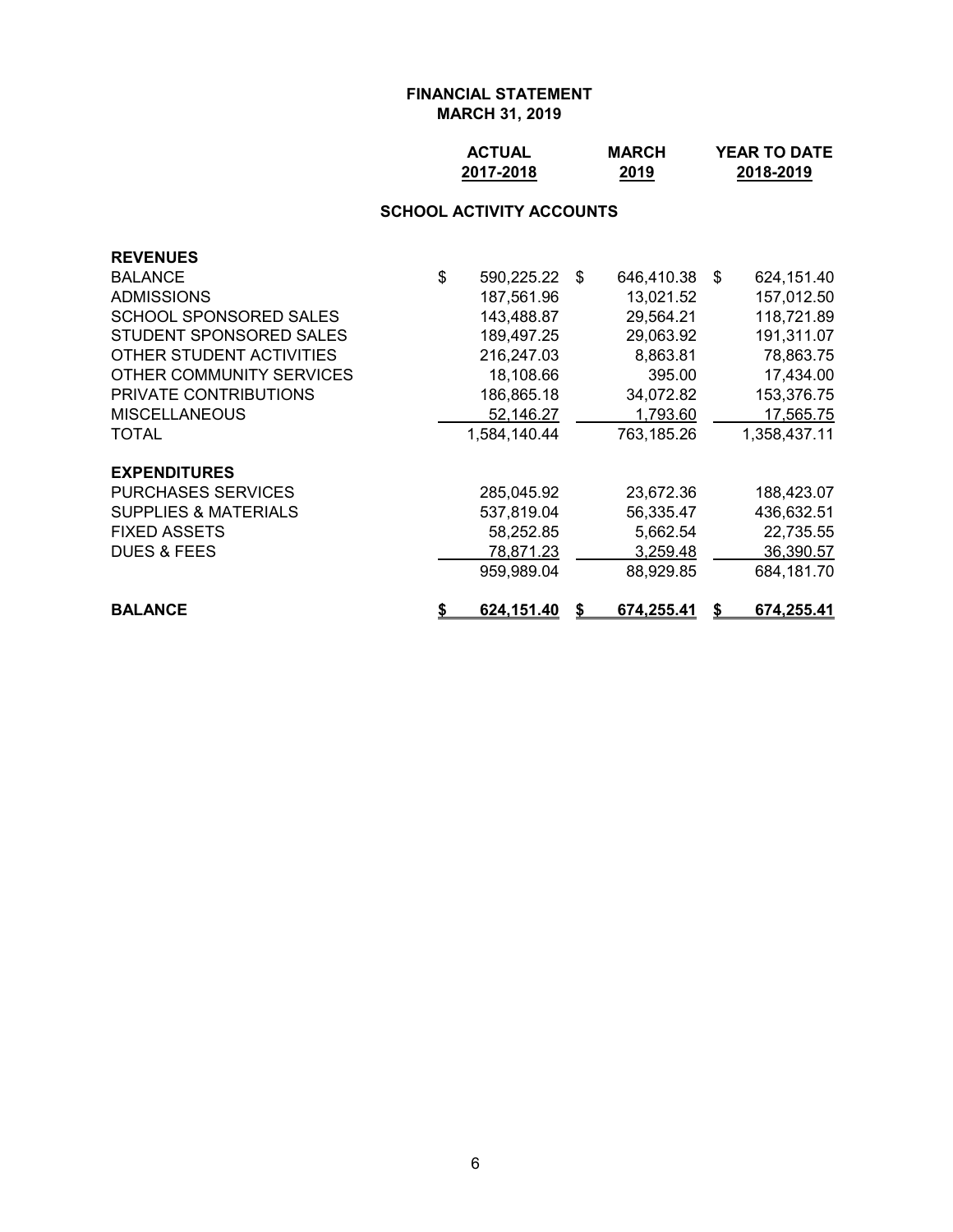#### **CITIZENS BANK ACCOUNT BALANCES MARCH 31, 2019**

CHECKING ACCOUNT #0376886401 \$ 3,470,296.01

#### **SCHEDULE OF INVESTMENTS MARCH 31, 2019**

| PURCHASED CERTIFICATE OF DEPOSIT 12/01/2018<br>IN THE AMOUNT OF \$1,884,528.99 AT A RATE OF 1.30%<br>MATURING 12/01/2019 | SS. | 1,890,576.26    |
|--------------------------------------------------------------------------------------------------------------------------|-----|-----------------|
| PURCHASED CERTIFICATE OF DEPOSIT 12/04/2018<br>IN THE AMOUNT OF \$8,086,076.21 AT A RATE OF 1.31%                        |     |                 |
| MATURING 4/04/2019                                                                                                       | S.  | 8,112,023.64    |
|                                                                                                                          |     |                 |
|                                                                                                                          |     | \$10,002,599.90 |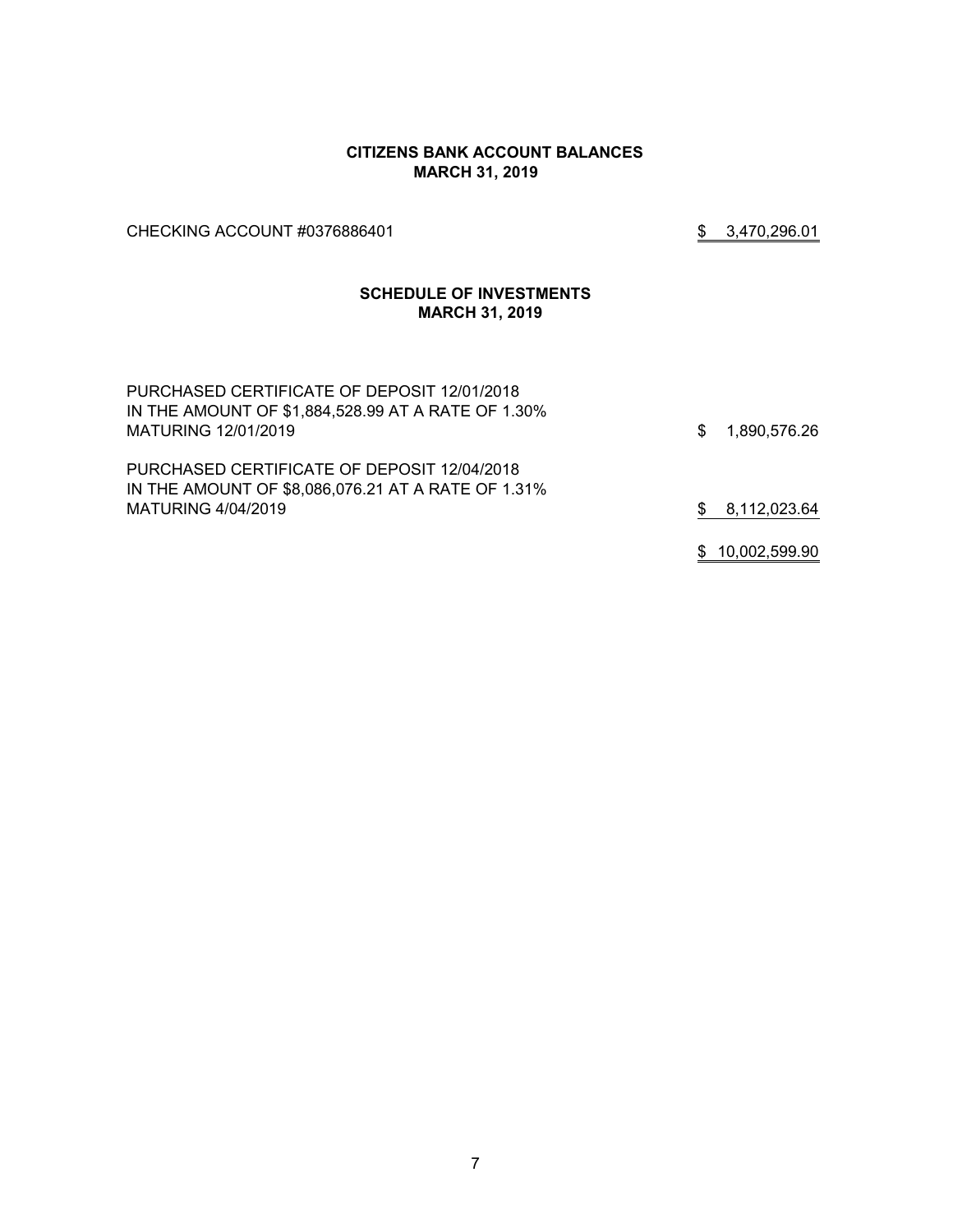# **MISCELLANEOUS INCOME ACCOUNT ANALYSIS MARCH 2019**

| <b>OPERATING FUNDS</b>                               | <b>MARCH</b>        | YEAR TO DATE |
|------------------------------------------------------|---------------------|--------------|
| <b>G/T ADVANCED PLACEMENT</b>                        |                     | 9,950.00     |
| <b>ISEP GRANT</b>                                    |                     |              |
| <b>RISE ACADEMY</b>                                  |                     |              |
| PRIVATE DONATIONS                                    |                     | 250.00       |
| PRESCHOOL AFTER HOURS CARE                           |                     |              |
| <b>EARLY CARE &amp; EDUCATION GRANT</b>              |                     | 1,979.56     |
| AR SCHOOL RECOGNITION                                |                     | 74,377.26    |
| GENERAL IMPROVEMENT FUND GRANT-ADULT ED              |                     |              |
| NEW CTE PROGRAM START UP GRANTS                      |                     | 9,350.00     |
| <b>FACILITIES &amp; TRANSPORTATION REIMBURSEMENT</b> | 271.68              | 15,712.44    |
| PERCENTAGE THEATER ADMISSIONS                        |                     | 212.34       |
| <b>MASCOT ROYALTIES</b>                              |                     | 56.85        |
| <b>HALL OF HONOR</b>                                 |                     | 960.00       |
| <b>REIMBURSEMENT FEES</b>                            |                     |              |
| PRIOR YEAR LUNCH CHARGES                             |                     |              |
| <b>GAME &amp; FISH GRANT</b>                         |                     | 1,089.41     |
| <b>REFUND PRIOR YEAR EXPENSES</b>                    |                     | 21,281.79    |
| CAREER NEW PROGRAM START UP                          |                     |              |
| EMPLOYEE JURY/SUBPOENA FEES                          |                     | 410.00       |
| <b>HANNA OIL-GAS &amp; ROYALTY</b>                   |                     |              |
| STEPHENS PRODUCTION-GAS ROYALTIES                    | 120.83              | 120.83       |
| WAELDER OIL & GAS-GAS ROYALTIES                      |                     | 15.28        |
| <b>XTO ENERGY-GAS ROYALTY</b>                        | 431.70              | 3,220.21     |
| SALE OF FIXED ASSETS & SUPPLIES                      |                     | 26,976.18    |
| <b>REBATE</b>                                        |                     | 184.27       |
| ATU-REIMBURSEMENT CONCURRENT CREDIT                  | 351,089.25          | 733,310.25   |
| <b>JATC-FEES</b>                                     |                     |              |
| PAYROLL REIMBURSEMENT-TRANSFER                       |                     | 21,620.41    |
| FEDERAL FLOOD CONTROL                                |                     | 85.97        |
| FEDERAL MINERAL LEASE                                |                     | 5.87         |
| PROPERTY DAMAGES REIMBURSEMENTS                      |                     | 328.58       |
| <b>ETS HONORARIUM</b>                                |                     | 1,100.00     |
| <b>USAC E-RATE</b>                                   |                     | 2,155.43     |
| <b>BLUEBIRD WNC445 SPECTRUM LEASE</b>                |                     |              |
| <b>PHOTOGRAPHY</b>                                   |                     | 6,340.00     |
|                                                      |                     |              |
| <b>TOTAL</b>                                         | 351,913.46 \$<br>\$ | 931,092.93   |